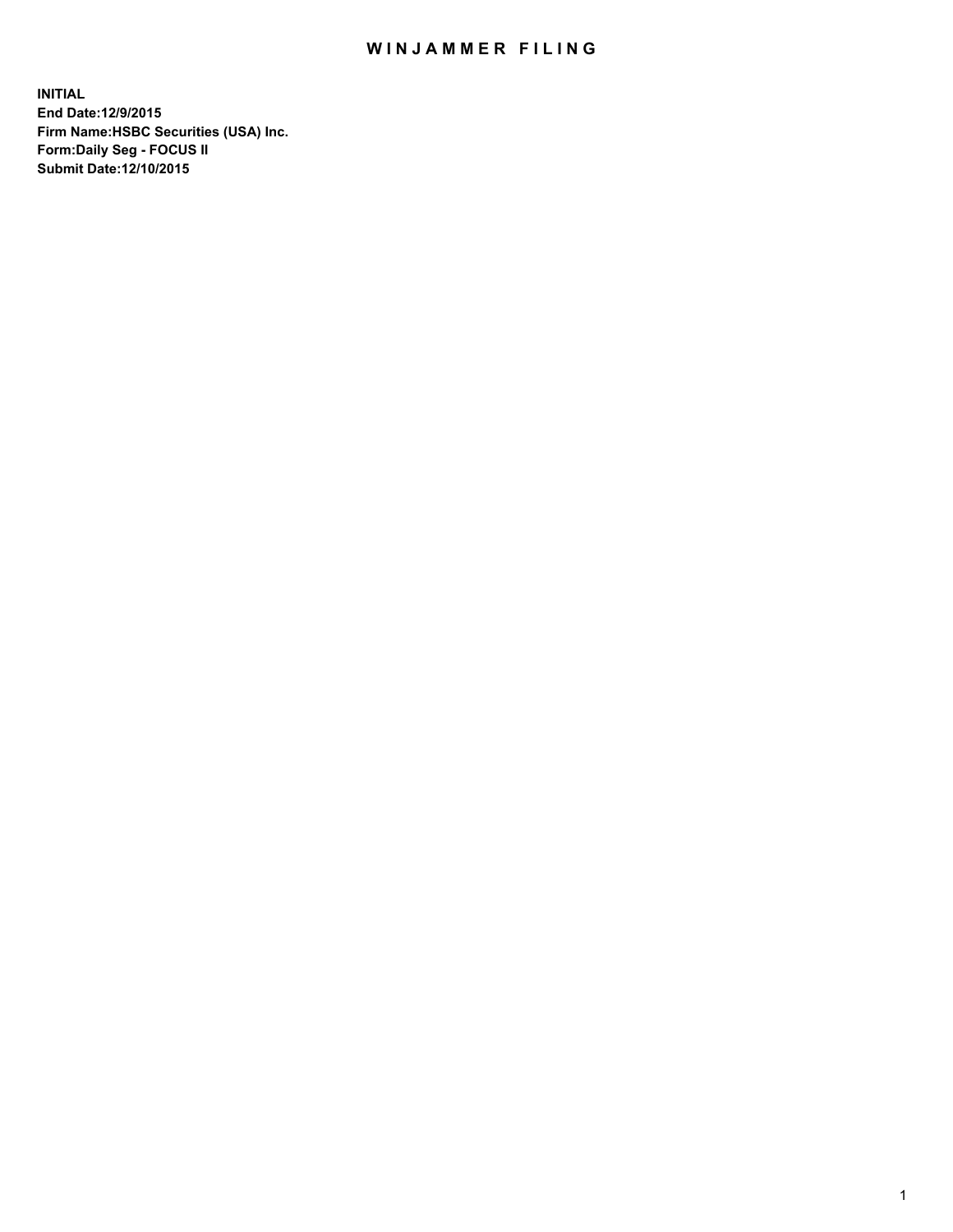## **INITIAL End Date:12/9/2015 Firm Name:HSBC Securities (USA) Inc. Form:Daily Seg - FOCUS II Submit Date:12/10/2015 Daily Segregation - Cover Page**

| Name of Company<br><b>Contact Name</b><br><b>Contact Phone Number</b><br><b>Contact Email Address</b>                                                                                                                                                                                                                         | <b>HSBC Securities (USA) Inc.</b><br>Steven richardson<br>212-525-6445<br>steven.richardson@us.hsbc.com |
|-------------------------------------------------------------------------------------------------------------------------------------------------------------------------------------------------------------------------------------------------------------------------------------------------------------------------------|---------------------------------------------------------------------------------------------------------|
| FCM's Customer Segregated Funds Residual Interest Target (choose one):<br>a. Minimum dollar amount: ; or<br>b. Minimum percentage of customer segregated funds required: % ; or<br>c. Dollar amount range between: and; or<br>d. Percentage range of customer segregated funds required between:% and%.                       | 110,000,000<br><u>0</u><br>0 <sub>0</sub><br>0 <sub>0</sub>                                             |
| FCM's Customer Secured Amount Funds Residual Interest Target (choose one):<br>a. Minimum dollar amount: ; or<br>b. Minimum percentage of customer secured funds required:%; or<br>c. Dollar amount range between: and; or<br>d. Percentage range of customer secured funds required between:% and%.                           | 10,000,000<br><u>0</u><br>0 <sub>0</sub><br>0 <sub>0</sub>                                              |
| FCM's Cleared Swaps Customer Collateral Residual Interest Target (choose one):<br>a. Minimum dollar amount: ; or<br>b. Minimum percentage of cleared swaps customer collateral required:%; or<br>c. Dollar amount range between: and; or<br>d. Percentage range of cleared swaps customer collateral required between:% and%. | 90,000,000<br><u>0</u><br>0 <sub>0</sub><br>0 <sub>0</sub>                                              |

Attach supporting documents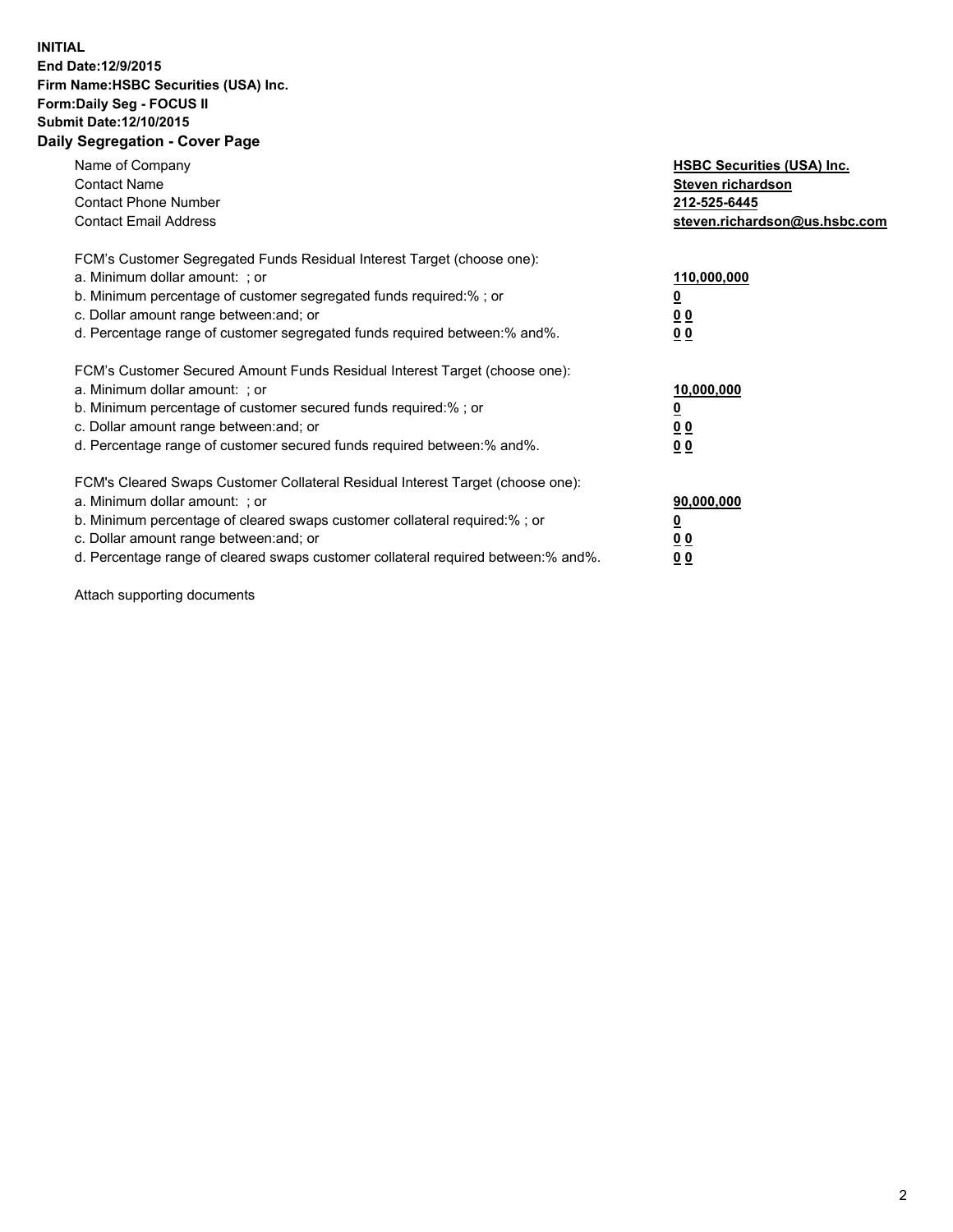**INITIAL End Date:12/9/2015 Firm Name:HSBC Securities (USA) Inc. Form:Daily Seg - FOCUS II Submit Date:12/10/2015**

## **Daily Segregation - Secured Amounts**

|     | Foreign Futures and Foreign Options Secured Amounts                                         |                                 |
|-----|---------------------------------------------------------------------------------------------|---------------------------------|
|     | Amount required to be set aside pursuant to law, rule or regulation of a foreign            | $0$ [7305]                      |
|     | government or a rule of a self-regulatory organization authorized thereunder                |                                 |
| 1.  | Net ledger balance - Foreign Futures and Foreign Option Trading - All Customers             |                                 |
|     | A. Cash                                                                                     | 34,751,662 [7315]               |
|     | B. Securities (at market)                                                                   | 126,204,552 [7317]              |
| 2.  | Net unrealized profit (loss) in open futures contracts traded on a foreign board of trade   | 7,293,338 [7325]                |
| 3.  | Exchange traded options                                                                     |                                 |
|     | a. Market value of open option contracts purchased on a foreign board of trade              | $0$ [7335]                      |
|     | b. Market value of open contracts granted (sold) on a foreign board of trade                | $0$ [7337]                      |
| 4.  | Net equity (deficit) (add lines 1.2. and 3.)                                                | 168,249,552 [7345]              |
| 5.  | Account liquidating to a deficit and account with a debit balances - gross amount           | 3,089,725 [7351]                |
|     | Less: amount offset by customer owned securities                                            | -3,078,541 [7352] 11,184 [7354] |
| 6.  | Amount required to be set aside as the secured amount - Net Liquidating Equity              | 168,260,736 [7355]              |
|     | Method (add lines 4 and 5)                                                                  |                                 |
| 7.  | Greater of amount required to be set aside pursuant to foreign jurisdiction (above) or line | 168,260,736 [7360]              |
|     | 6.                                                                                          |                                 |
|     | FUNDS DEPOSITED IN SEPARATE REGULATION 30.7 ACCOUNTS                                        |                                 |
| 1.  | Cash in banks                                                                               |                                 |
|     | A. Banks located in the United States                                                       | 6,139,575 [7500]                |
|     | B. Other banks qualified under Regulation 30.7                                              | 0 [7520] 6,139,575 [7530]       |
| 2.  | Securities                                                                                  |                                 |
|     | A. In safekeeping with banks located in the United States                                   | 84,034,155 [7540]               |
|     | B. In safekeeping with other banks qualified under Regulation 30.7                          | 0 [7560] 84,034,155 [7570]      |
| 3.  | Equities with registered futures commission merchants                                       |                                 |
|     | A. Cash                                                                                     | $0$ [7580]                      |
|     | <b>B.</b> Securities                                                                        | $0$ [7590]                      |
|     | C. Unrealized gain (loss) on open futures contracts                                         | $0$ [7600]                      |
|     | D. Value of long option contracts                                                           | $0$ [7610]                      |
|     | E. Value of short option contracts                                                          | 0 [7615] 0 [7620]               |
| 4.  | Amounts held by clearing organizations of foreign boards of trade                           |                                 |
|     | A. Cash                                                                                     | $0$ [7640]                      |
|     | <b>B.</b> Securities                                                                        | $0$ [7650]                      |
|     | C. Amount due to (from) clearing organization - daily variation                             | $0$ [7660]                      |
|     | D. Value of long option contracts                                                           | $0$ [7670]                      |
|     | E. Value of short option contracts                                                          | 0 [7675] 0 [7680]               |
| 5.  | Amounts held by members of foreign boards of trade                                          |                                 |
|     | A. Cash                                                                                     | 102,579,505 [7700]              |
|     | <b>B.</b> Securities                                                                        | 42,170,397 [7710]               |
|     | C. Unrealized gain (loss) on open futures contracts                                         | 7,293,338 [7720]                |
|     | D. Value of long option contracts                                                           | $0$ [7730]                      |
|     | E. Value of short option contracts                                                          | 0 [7735] 152,043,240 [7740]     |
| 6.  | Amounts with other depositories designated by a foreign board of trade                      | 0 [7760]                        |
| 7.  | Segregated funds on hand                                                                    | $0$ [7765]                      |
| 8.  | Total funds in separate section 30.7 accounts                                               | 242,216,970 [7770]              |
| 9.  | Excess (deficiency) Set Aside for Secured Amount (subtract line 7 Secured Statement         | 73,956,234 [7380]               |
|     | Page 1 from Line 8)                                                                         |                                 |
| 10. | Management Target Amount for Excess funds in separate section 30.7 accounts                 | 10,000,000 [7780]               |
| 11. | Excess (deficiency) funds in separate 30.7 accounts over (under) Management Target          | 63,956,234 [7785]               |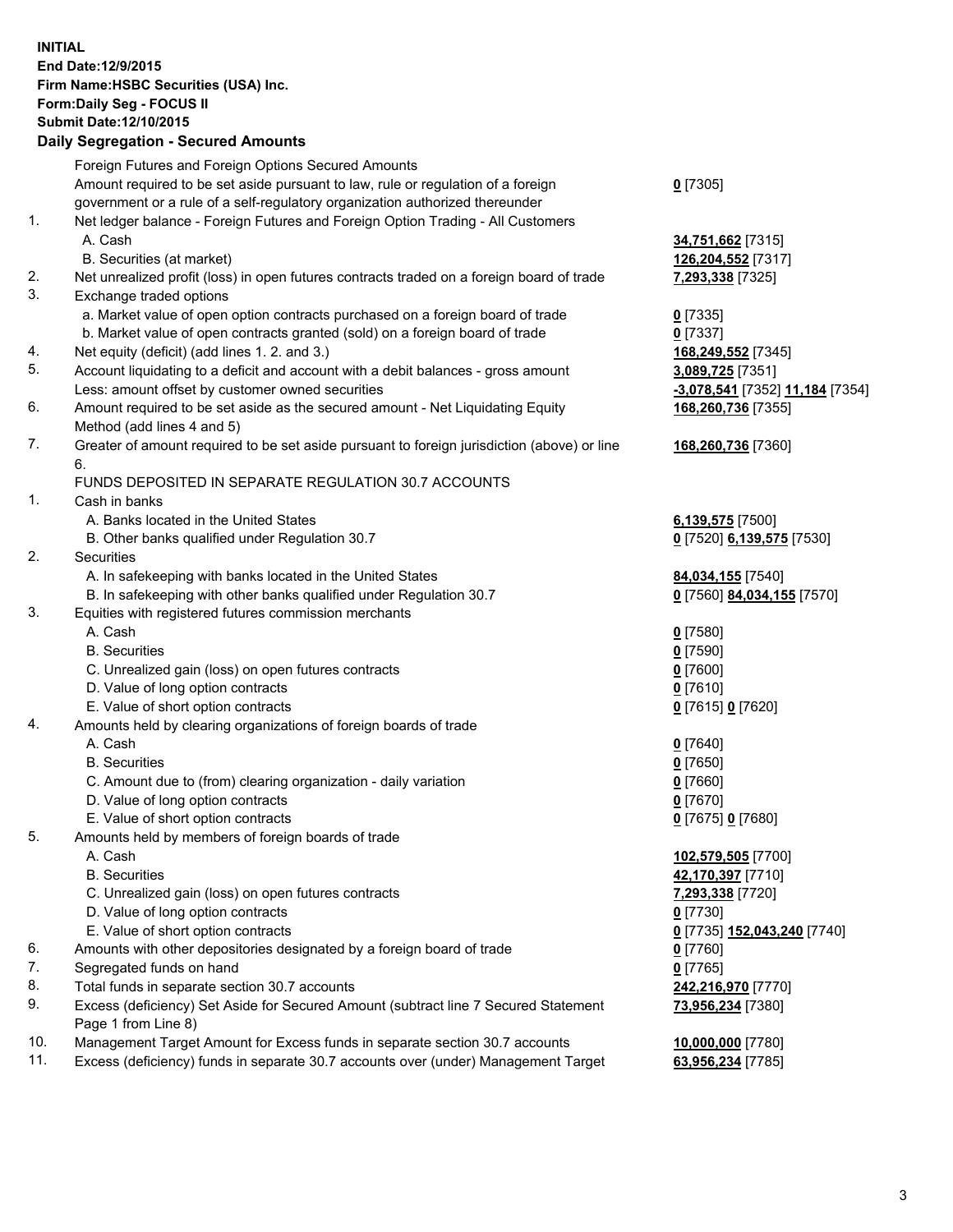**INITIAL End Date:12/9/2015 Firm Name:HSBC Securities (USA) Inc. Form:Daily Seg - FOCUS II Submit Date:12/10/2015 Daily Segregation - Segregation Statement** SEGREGATION REQUIREMENTS(Section 4d(2) of the CEAct) 1. Net ledger balance A. Cash **68,531,229** [7010] B. Securities (at market) **1,046,118,361** [7020] 2. Net unrealized profit (loss) in open futures contracts traded on a contract market **97,916,809** [7030] 3. Exchange traded options A. Add market value of open option contracts purchased on a contract market **131,453,544** [7032] B. Deduct market value of open option contracts granted (sold) on a contract market **-55,809,260** [7033] 4. Net equity (deficit) (add lines 1, 2 and 3) **1,288,210,683** [7040] 5. Accounts liquidating to a deficit and accounts with debit balances - gross amount **27,179,380** [7045] Less: amount offset by customer securities **-27,179,231** [7047] **149** [7050] 6. Amount required to be segregated (add lines 4 and 5) **1,288,210,832** [7060] FUNDS IN SEGREGATED ACCOUNTS 7. Deposited in segregated funds bank accounts A. Cash **69,607,935** [7070] B. Securities representing investments of customers' funds (at market) **0** [7080] C. Securities held for particular customers or option customers in lieu of cash (at market) **256,441,824** [7090] 8. Margins on deposit with derivatives clearing organizations of contract markets A. Cash **28,162,638** [7100] B. Securities representing investments of customers' funds (at market) **149,244,065** [7110] C. Securities held for particular customers or option customers in lieu of cash (at market) **789,676,537** [7120] 9. Net settlement from (to) derivatives clearing organizations of contract markets **-46,943,688** [7130] 10. Exchange traded options A. Value of open long option contracts **131,453,544** [7132] B. Value of open short option contracts **-55,809,260** [7133] 11. Net equities with other FCMs A. Net liquidating equity **80,956,294** [7140] B. Securities representing investments of customers' funds (at market) **0** [7160] C. Securities held for particular customers or option customers in lieu of cash (at market) **0** [7170] 12. Segregated funds on hand **0** [7150] 13. Total amount in segregation (add lines 7 through 12) **1,402,789,889** [7180] 14. Excess (deficiency) funds in segregation (subtract line 6 from line 13) **114,579,057** [7190] 15. Management Target Amount for Excess funds in segregation **110,000,000** [7194]

16. Excess (deficiency) funds in segregation over (under) Management Target Amount Excess

**4,579,057** [7198]